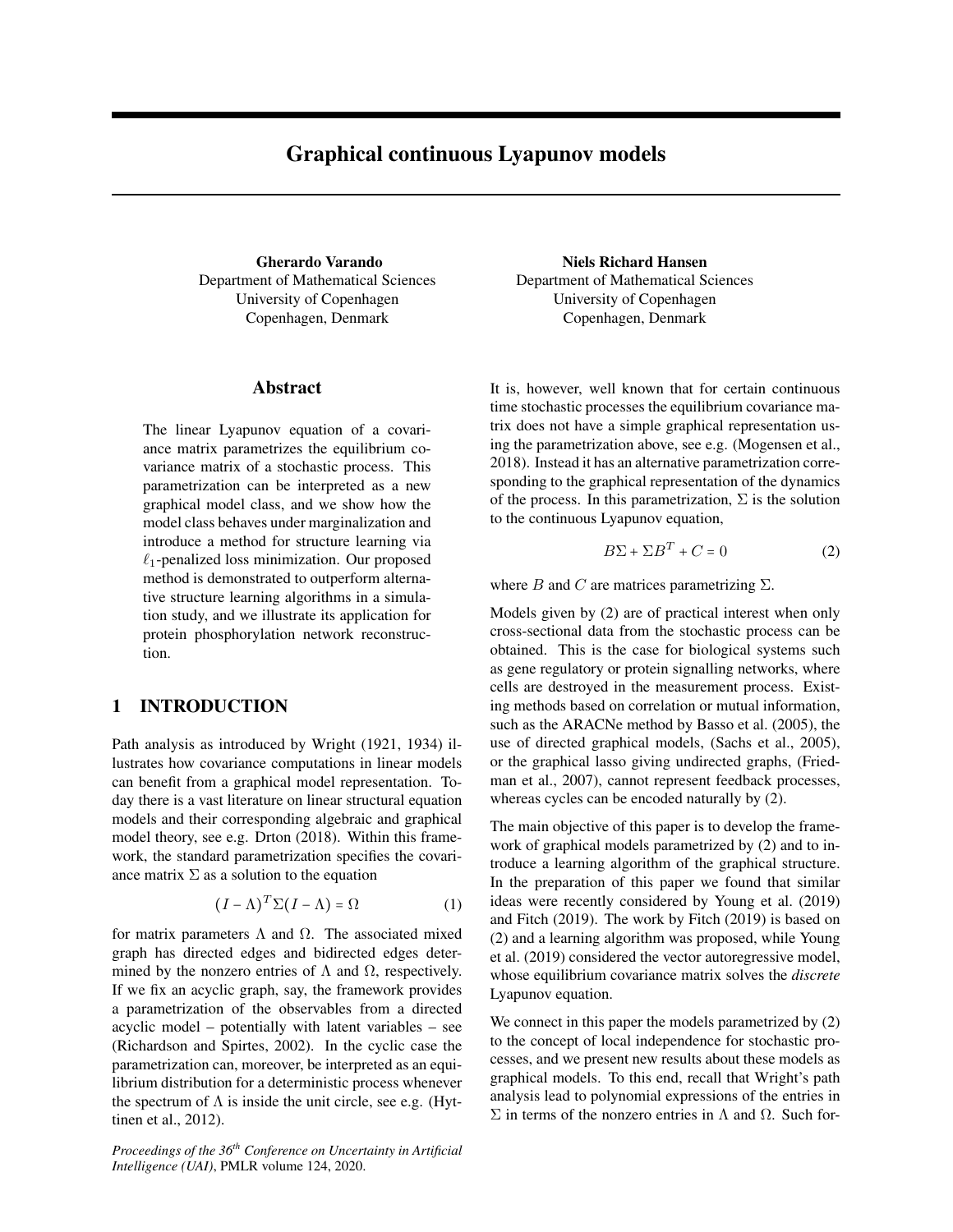mulas are in modern terminology known as *trek rules*, and they explain how graphical structural constraints are encoded into  $\Sigma$ . By introducing trek seperation, [Sulli](#page-9-8)[vant et al.](#page-9-8) [\(2010\)](#page-9-8) gave, for instance, a complete graphtheoretic characterization in the acyclic case of when submatrices of  $\Sigma$  will drop rank. Another example is the half-trek criterion for generic identifiability by [Foygel](#page-8-3) [et al.](#page-8-3) [\(2012\)](#page-8-3).

In this paper we associate a mixed graph to the covariance matrix solving [\(2\)](#page-0-0) and establish a version of trek rules when  $B$  is a stable matrix. We use this to introduce a novel graphical projection yielding a parametrization of marginalized models in terms of solutions to Lyapunov equations. To fit models parametrized by [\(2\)](#page-0-0), but with an unknown graphical structure, we propose  $\ell_1$ -penalized loss minimization using either the Frobenius norm or the Gaussian log-likelihood loss. They outperformed the learning algorithm proposed by [Fitch](#page-8-2) [\(2019\)](#page-8-2) in a simulation study, and we illustrate the use of the method for protein phosphorylation network discovery using data from [Sachs et al.](#page-9-5) [\(2005\)](#page-9-5).

# 2 GRAPHICAL CONTINUOUS LYAPUNOV MODELS

We will consider models of covariance matrices determined as solutions to the Lyapunov equation [\(2\)](#page-0-0) and parametrized by the matrices  $B$  and  $C$ . Note that [\(2\)](#page-0-0) can be written in tensor product form as the linear equation

$$
(B \otimes I + I \otimes B) \text{vec}(\Sigma) = -\text{vec}(C).
$$

The eigenvalues of the *kronecker sum*  $B \otimes I + I \otimes B$  are sums of pairs of eigenvalues of B, [\(Horn and Johnson,](#page-9-9) [1991,](#page-9-9) Theorem 4.4.5). The solution to [\(2\)](#page-0-0) is thus unique if and only if the sum of any two eigenvalues of  $B$  is nonzero, in which case  $\Sigma(B, C)$  will denote the unique solution.

Some notation and terminology is needed to study so-lutions of [\(2\)](#page-0-0). Introduce  $\text{Mat}_0(p)$  as the set of  $p \times p$ matrices that do not have two eigenvalues summing to zero, and let  $Sym(p)$  denote the set of symmetric  $p \times p$ matrices. Let  $\text{Stab}(p)$  denote the set of stable  $p \times p$  matrices, that is, matrices whose eigenvalues all have a strictly negative real part. Obviously,  $\text{Stab}(p) \subseteq \text{Mat}_0(p)$ . The set of  $p \times p$  positive definite matrices is denoted PD(p).

The sparsity patterns of the parameters  $B$  and  $C$  will be encoded via a mixed graph, that is, a graph  $\mathcal{G} = ([p], E)$ with vertices  $[p] = \{1, \ldots, p\}$  and with E containing directed edges  $(\rightarrow)$  as well as blunt edges  $(\rightarrow)$ . Self loops and multiple edges between two nodes are allowed. We say that a pair of matrices  $(B, C) \in Mat_0(p) \times Sym(p)$ are compatible with a mixed graph G if  $B_{ji} \neq 0$  implies  $i \rightarrow j$  and  $C_{ij} \neq 0$  implies  $i \mapsto j$ . The set of G-compatible matrix pairs is denoted  $\Xi_{\mathcal{G}} \subseteq \text{Mat}_{0}(p) \times \text{Sym}(p)$ , and  $\Theta_{\mathcal{G}} = \Xi_{\mathcal{G}} \cap (\text{Stab}(p) \times \text{PD}(p)).$ 

Given a mixed graph G, the map  $(B, C) \rightarrow \Sigma(B, C)$  is well defined on  $\Xi_G$  with image in Sym(p). The restriction of this map to  $\Theta_G$  has image in PD(p), which fol-lows from Proposition [2.1](#page-2-0) below. Let  $\mathcal{M}_\mathcal{G} = \Sigma(\Theta_\mathcal{G}) \subseteq$  $PD(p)$  denote the image of  $\Theta_G$ , which we call the *graphical continuous Lyapunov model* (GCLM) with graph G. The *extended* GCLM is  $\mathcal{M}_{\mathcal{G}}^e = \Sigma(\Xi_{\mathcal{G}})$ .

### <span id="page-1-1"></span>2.1 STOCHASTIC PROCESSES AND LOCAL INDEPENDENCE

To motivate  $(2)$  consider the *p*-dimensional Ornstein-Uhlenbeck process given as a solution to the stochastic differential equation

<span id="page-1-0"></span>
$$
dX_t = B(X_t - a)dt + DdW_t \tag{3}
$$

where B and D are  $p \times p$  matrices,  $a \in \mathbb{R}^p$  and  $W_t$  is a standard Brownian motion in  $\mathbb{R}^p$ . If B is a stable matrix, [\(3\)](#page-1-0) has a Gaussian equilibrium distribution with covariance matrix  $\Sigma(B,DD^T)$ , see e.g. [\(Jacobsen, 1991,](#page-9-10) Theorem 2.12). Thus solutions of [\(2\)](#page-0-0) arise as equilibrium covariances for continuous time stochastic processes.

We call [\(3\)](#page-1-0) a structural causal stochastic differential equation if it adequately captures effects of interventions, see [\(Sokol and Hansen, 2014\)](#page-9-11). In this case the directed part of the mixed graph  $G$  – introduced above in terms of  $B$  – represents direct causal effects. Moreover, if there is no directed edge from  $i$  to  $j$ , the corresponding coordinates of the stochastic process satisfy an infinitesimal conditional independence, and we say that  $X_t^j$  is locally independent of  $X_t^i$ . The directed part of  $G$  is, by Definition 12 in [Mogensen et al.](#page-9-4) [\(2018\)](#page-9-4), also identical to the local independence graph determined by [\(3\)](#page-1-0). Note that we use blunt edges instead of bidirected edges to avoid confusing a GCLM-graph with a marginalized local independence graph [\(Mogensen and Hansen, 2020a\)](#page-9-12), see also [\(Mogensen and Hansen, 2020b\)](#page-9-13).

If  $C = D D<sup>T</sup>$  is diagonal, the local independence graph has the global Markov property for local independence, see [Mogensen et al.](#page-9-4) [\(2018\)](#page-9-4), who also gave a learning algorithm for partially observed systems. That general algorithm learns an equivalence class of local independence graphs by local independence queries. In the specific case of solutions to [\(3\)](#page-1-0), the equilibrium covariance matrix also carries information about the local independence graph as encoded via the Lyapunov equation. As we will show below, graphical representations of the marginalization of the equilibrium covariance matrix requires a new graphical projection that introduces additional blunt edges, but in any case, at least for diagonal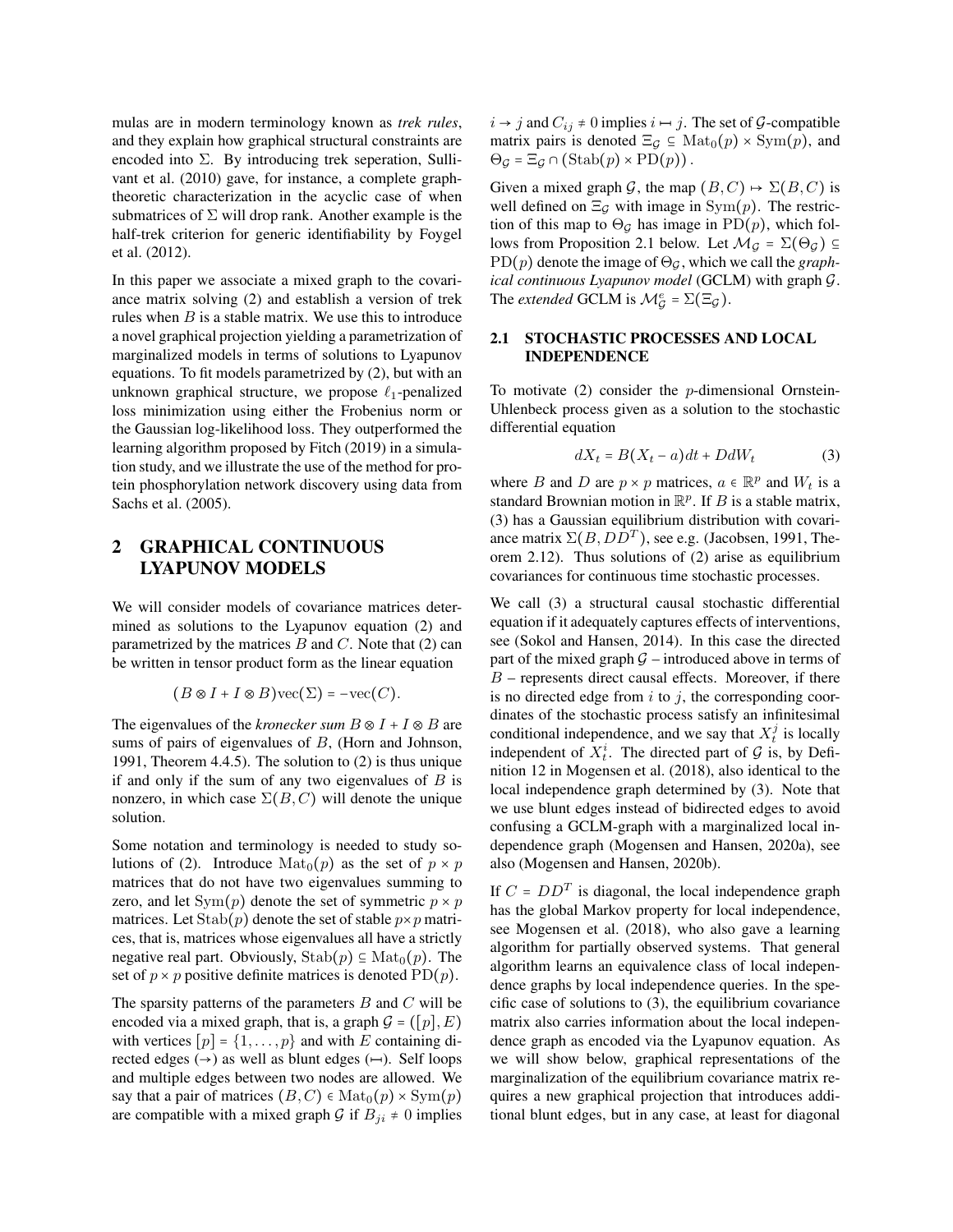$C$ , the directed edges of  $G$  have an interpretation as local dependences – and even direct causal effects if [\(3\)](#page-1-0) is a structural causal stochastic differential equation.

#### 2.2 TREKS

To obtain a graphical representation of  $\Sigma = \Sigma(B, C)$   $\in$  $\mathcal{M}_{\mathcal{G}}$  for a mixed graph  $\mathcal{G}$  we introduce

$$
\Sigma(s) = \int_0^s e^{uB} Ce^{uB^T} du.
$$
 (4)

The following is a well known result, see [\(Jacobsen,](#page-9-10) [1991\)](#page-9-10) or [\(Fitch, 2019,](#page-8-2) Theorem 2), but we include it for completeness.

<span id="page-2-0"></span>**Proposition 2.1.** *For*  $(B, C) \in \Theta_G$ 

$$
\Sigma(B, C) = \lim_{s \to \infty} \Sigma(s) = \int_0^\infty e^{uB} C e^{uB^T} du. \quad (5)
$$

*Proof.* First note that stability of  $B$  ensures that the solution to the Lyapunov equation is unique. It also ensures that the integral in [\(5\)](#page-2-1) is convergent. We see that if  $\Sigma$  is given by the r.h.s. of [\(5\)](#page-2-1) then

$$
B\Sigma + \Sigma B^{T} = \int_{0}^{\infty} B e^{uB} C e^{uB^{T}} + e^{uB} C e^{uB^{T}} B^{T} du
$$

$$
= \int_{0}^{\infty} \frac{d}{du} e^{uB} C e^{uB^{T}} du = -C,
$$

which shows that  $\Sigma$  solves [\(2\)](#page-0-0).

$$
\mathcal{L}^{\mathcal{L}}(\mathcal{L}^{\mathcal{L}})
$$

The representation [\(5\)](#page-2-1) implies that  $\Sigma$  is positive definite if C is, which shows that  $\mathcal{M}_{\mathcal{G}} \subseteq \mathrm{PD}(p)$  as claimed above.

A *trek* from *i* to *j*, denoted  $i \sim j$ , is a walk of the form

$$
\tau: \underbrace{i \leftarrow \cdots \leftarrow i_1}_{n(\tau)} \leftarrow k \leftarrow l \rightarrow \underbrace{j_1 \rightarrow \cdots \rightarrow j}_{m(\tau)}
$$

where  $k, l \in [p]$  are connected by a blunt edge. Thus a trek consists of a left hand side, which is a directed walk  $k \rightarrow i_1 \rightarrow \ldots \rightarrow i$  of length  $n(\tau)$ , and a right hand side, which is a directed walk  $l \rightarrow j_1 \rightarrow \ldots \rightarrow j$  of length  $m(\tau)$ . Those two walks are connected by the blunt edge  $k \mapsto l$ . For every trek  $i \rightsquigarrow j$  there is a reversed trek,  $j \rightsquigarrow i$ , corresponding to interchanging the roles of the left and right hand sides of the trek. Note that  $n(\tau) = 0$  with  $i = k$ as well as  $m(\tau) = 0$  with  $j = l$  are allowed. Define also

$$
\kappa(s,\tau) = \frac{s^{(n(\tau)+m(\tau)+1)}}{(n(\tau)+m(\tau)+1)n(\tau)!m(\tau)!}
$$

for any trek  $\tau$  and  $s \in \mathbb{R}$ , and introduce for  $(B, C) \in \Theta$ and a trek  $\tau$  the *trek weight* 

$$
\omega(B, C, \tau) = C_{kl} \prod_{g \to h \in \tau} B_{hg}.
$$

<span id="page-2-2"></span>**Proposition 2.2.** *For*  $(B, C) \in \Theta_G$ 

$$
\Sigma(s)_{ij} = \sum_{\tau \in \mathcal{T}(i,j)} \kappa(s,\tau) \omega(B,C,\tau)
$$

*where*  $\mathcal{T}(i, j)$  *denotes the set of all treks from i to j.* 

*Proof.* Using the series expansion of the matrix exponential we find that

$$
\Sigma(s)_{ij} = \int_0^s \sum_{n=0}^\infty \sum_{m=0}^\infty \sum_{k,l=1}^p \frac{t^n t^m}{n! m!} (B^n)_{ik} C_{kl} (B^m)_{jl} dt
$$
  

$$
= \sum_{n=0}^\infty \sum_{m=0}^\infty \sum_{k,l=1}^p \frac{s^{(n+m+1)}}{(n+m+1) n! m!} (B^n)_{ik} C_{kl} (B^m)_{jl}
$$
  

$$
= \sum_{\tau \in \mathcal{T}(i,j)} \kappa(s,\tau) \omega(B,C,\tau).
$$

<span id="page-2-1"></span>The following corollary is an immediate consequence of Propositions [2.1](#page-2-0) and [2.2.](#page-2-2)

<span id="page-2-3"></span>**Corollary 2.3.** *If*  $\Sigma \in \mathcal{M}_G$  *and there is no trek from i to j* in G then  $\Sigma_{ij} = 0$ .

### <span id="page-2-4"></span>2.3 MARGINALIZATION

Let  $\Sigma$  be a  $p' \times p'$  matrix that solves the Lyapunov equation for given  $B$  and  $C$ , and suppose that we only observe variables corresponding to the top left  $p \times p$  block,  $\Sigma_{11}$ , for  $p < p'$ . Writing out the Lyapunov equation in block matrix form gives four coupled equations. The one corresponding to  $\Sigma_{11}$  is the Lyapunov equation

$$
B_{11}\Sigma_{11} + \Sigma_{11}B_{11}^T + \tilde{C} = 0 \tag{6}
$$

with  $\tilde{C} = B_{12} \Sigma_{21} + \Sigma_{12} B_{12}^T + C_{11}$ .

When C is symmetric so is  $\tilde{C}$ , but there is no guarantee that it is positive definite even if C is so, nor that  $B_{11}$ is stable if B is so. What we can show is that if  $\Sigma$  is a GCLM then  $\Sigma_{11}$  is an extended GCLM. To do so we will introduce a graphical projection map.

For  $G = ([p'], E)$  a mixed graph let  $G[p] = ([p], E[p])$ denote the projection onto the first  $p < p'$  vertices defined as follows: for  $i, j \in [p]$ 

•  $i \rightarrow j \in E[p]$  if  $i \rightarrow j \in E$ 

• 
$$
i \mapsto j \in E[p]
$$
 if  $i \mapsto j \in E$ 

•  $i \mapsto j \in E[p]$  if for some  $k > p$  there is a trek from i to j of the forms  $i \leftarrow k \rightsquigarrow j$  or  $i \rightsquigarrow k \rightarrow j$ 

Thus the projected graph retains all edges in  $G$  between vertices in  $[p]$ . In addition, it has blunt edges between vertices  $i, j \in [p]$  that are connected by a trek containing a vertex not in  $[p]$ , which is directly connected to either i or j in the trek. It should be noted that this *is not* a standard latent graph projection. For once, only blunt edges are added.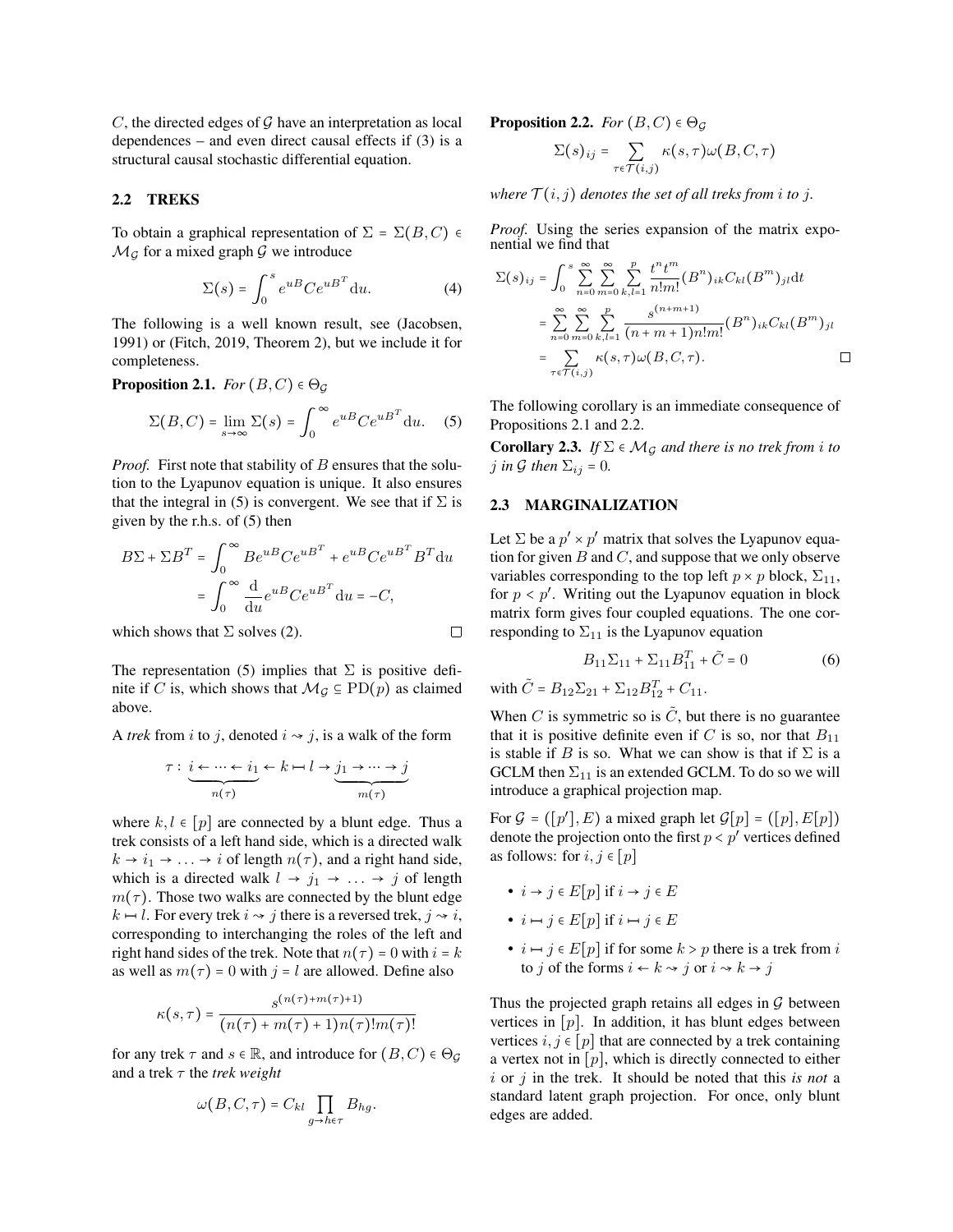

<span id="page-3-0"></span>Figure 1: Mixed graphs representing a GCLM with  $p =$ 5 nodes (A) and the extended GCLM (B) obtained by marginalization of (A). The larger model (A) has  $C = I$ and the nonzero entries of  $B$  are shown as edge weights for the directed edges. The marginalized model (B) has the same directed edge weights and the nonzero entries of  $C$  are shown as edge weights for the blunt edges.

**Proposition 2.4.** *If*  $\Sigma \in \mathcal{M}_G$  *and*  $B_{11} \in \text{Mat}_0$  *then*  $\Sigma_{11} \in$  $\mathcal{M}_{\mathcal{G}[p]}^e$ .

*Proof.* It is clear from the definitions that  $B_{11}$  fulfills the  $\mathcal{G}[p]$ -compatibility requirement. Observe then that

$$
\tilde{C}_{ij} = C_{ij} + \sum_{k=p+1}^{p'} \left( B_{ik} \Sigma_{kj} + \Sigma_{ik} B_{jk} \right),
$$

which is symmetric in i and j. If  $C_{ij} \neq 0$  then  $i \mapsto j$ . If  $\tilde{C}_{ij} \neq 0$ , but  $C_{ij} = 0$ , then there is a  $k > p$  such that  $B_{ik}\Sigma_{ki} \neq 0$  or  $\Sigma_{ik}B_{jk} \neq 0$ . In the first case this means that  $\Sigma_{ki} \neq 0$ , and by Corollary [2.3](#page-2-3) there is a trek from k to j. Now as  $B_{ik} \neq 0$  as well, we can extend the trek to the left with the edge  $k \rightarrow i$ , and  $i \mapsto j$  by the definition of  $\mathcal{G}[p]$ . A similar argument applies if  $\Sigma_{ik}B_{jk} \neq 0$ .

In conclusion,  $(B_{11}, \tilde{C})$  is  $\mathcal{G}[p]$ -compatible, and since it is assumed that  $B_{11} \in Mat_0$  we have that

$$
\Sigma_{11} = \Sigma(B_{11}, \tilde{C}) \in \mathcal{M}_{\mathcal{G}[p]}^e.
$$

### 2.4 EXAMPLE

Consider the GCLM with  $\mathcal G$  as given by (A) in Figure [1.](#page-3-0) In this example  $p = 5$  and the only blunt edges are self loops. The directed part of  $G$  is the local independence graph of the stochastic process, see Section [2.1.](#page-1-1)

The specific model has

$$
B = \left( \begin{array}{ccccc} -1 & 1 & \cdot & \cdot & \cdot & \cdot \\ -1 & \cdot & 0.2 & \cdot & \cdot & \cdot \\ \cdot & \cdot & -1 & -0.5 & \cdot \\ \cdot & \cdot & \cdot & \cdot & -1 & 1 \\ \cdot & \cdot & \cdot & 1 & \cdot & -1 \end{array} \right)
$$

and  $C = I_5$  the identity matrix. The eigenvalues of B are

$$
-1.79, -0.60 \pm 0.69i, \text{ and } -0.50 \pm 0.87i,
$$

with all real parts strictly negative, whence  $B$  is stable. The graphical projection when projecting away node 5 is shown in Figure [1](#page-3-0) (B). The only directed edge out of 5 is  $5 \rightarrow 4$ , and it follows from the projection map that the added blunt edges are  $4 \mapsto 1$ ,  $4 \mapsto 2$  and  $4 \mapsto 3$ . In this example,  $B_{11}$  is, in fact, still a stable matrix, and by solving the Lyapunov equation in terms of  $B$  and  $C$  the  $C$  matrix was computed to be

$$
\tilde{C} = \left( \begin{array}{cccc} 1 & . & . & 0.05 \\ . & 1 & . & 0.07 \\ . & . & 1 & 0.20 \\ 0.05 & 0.07 & 0.20 & 1.60 \end{array} \right).
$$

The graphical projection in Figure [1](#page-3-0) (B) should be compared to the graphical projection of the local independence graph, [\(Mogensen and Hansen, 2020a;](#page-9-12) [Mogensen](#page-9-4) [et al., 2018\)](#page-9-4), which introduces a directed edge from node 3 to node 4 instead of the three blunt edges. That projection represents local independences of the marginalized nodes [\(Mogensen and Hansen, 2020a\)](#page-9-12). We have not developed a notion of separation for the mixed graph in Figure [1](#page-3-0) (B), and it does not represent local independence among the marginalized nodes directly. However, its representation of the parametrization of the marginalized equilibrium covariance matrix allows us to read of direct causal effects among the observed nodes when the model of all nodes is a structural causal stochastic differential equation.

# 3 STRUCTURE RECOVERY

We propose minimizing an  $\ell_1$ -penalized loss to estimate the directed part of a GCLM as given by the  $B$  matrix in [2.](#page-0-0) The C matrix will be held diagonal.

Specifically, we suggest estimating  $(B, C)$  by solving the following optimization problem for a generic differentiable loss function  $L : \text{PD}(p) \to \mathbb{R}$ :

<span id="page-3-1"></span>minimize 
$$
L(\Sigma(B, C)) + \lambda \rho_1(B) + \kappa ||C - I_p||_F^2
$$
  
subject to *B* stable and *C* diagonal, (7)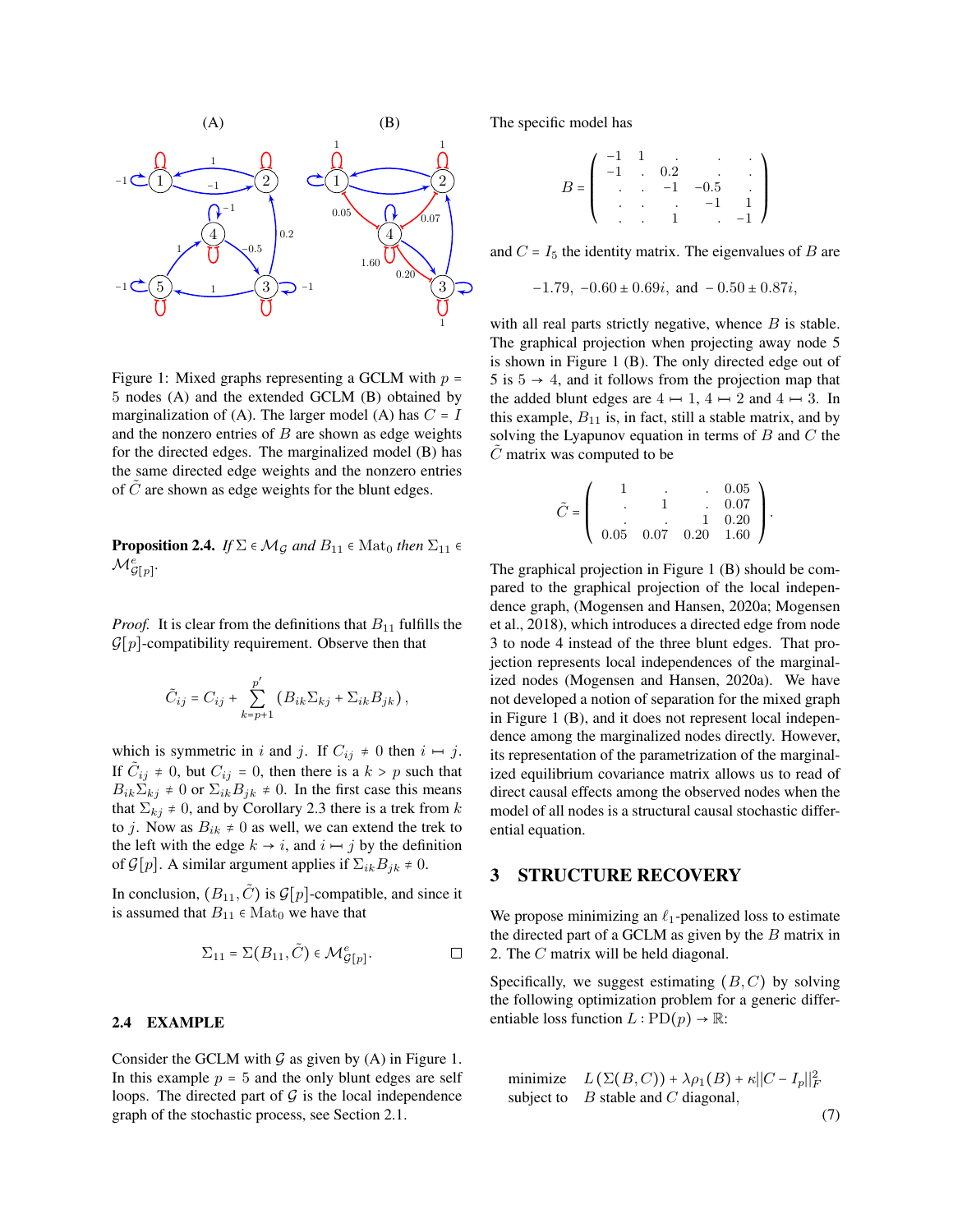where  $\lambda, \kappa \geq 0$  are regularization parameters and  $\rho_1(B)$  =  $\sum_{i \neq j} |B_{ij}|$  is the 1-norm of the off-diagonal entries of  $B$ . The penalization term involving the Frobenius norm of the difference between  $C$  and the identity matrix is necessary, since the pair  $(B, C)$  can only be identified up to a multiplicative constant. Letting  $\kappa = +\infty$ , we obtain as a special case an estimator of B with  $C = I_p$  fixed. Smaller values of  $\kappa$  allow for C matrices with diverging diagonal entries.

Examples of loss functions are the negative Gaussian log-likelihood

$$
\log \det \Sigma + \operatorname{tr} \left( \hat{\Sigma} \Sigma^{-1} \right),
$$

and the squared Frobenius loss

$$
\|\Sigma - \hat{\Sigma}\|_F^2 = \sum_{i,j} (\Sigma_{ij} - \hat{\Sigma}_{ij})^2,
$$

for a given positive semi-definite matrix  $\hat{\Sigma}$ .

We use a variation of the proximal gradient algorithm for solving [\(7\)](#page-3-1), see [\(Parikh and Boyd, 2014\)](#page-9-14), even though the optimization problem is in general nonconvex. The proximal operator for  $\ell_1$ -penalization is soft-thresholding  $(S_t(x) = sign(x) (|x|-t)_+)$ , and each iteration of the algorithm amounts to

$$
C^{(k)} = C^{(k-1)} - st\kappa(C^{(k-1)} - I_p)
$$
  
-  $st(\nabla_C L(\Sigma(B^{(k-1)}, C^{(k-1)})))$   

$$
B^{(k)} = S_{sr\lambda} (B^{(k-1)} - sr\nabla_B L(\Sigma(B^{(k-1)}, C^{(k-1)})))
$$
,

where soft-thresholding of a matrix is defined elementwisely. The global step size  $s$  is chosen using line search as in [Beck and Tabulle](#page-8-4) [\(2010\)](#page-8-4) once the independent steps t and r have been chosen small enough that  $C^{(k)}$  is positive definite and  $B^{(k)}$  is stable.

Detailed pseudo-code of our proposed proximal gradient based algorithm is given as Algorithm [1.](#page-5-0)

The gradients with respect to  $B$  and  $C$  can be obtained with the cost of solving one additional Lyapunov equation as shown in the following proposition.

**Proposition 3.1.** *The gradient of*  $L(\Sigma(B, C))$  *with respect to* (B, C) *can be computed as follows,*

$$
\nabla_B(L(\Sigma(B,C))) = 2\Sigma(B,C)\Sigma(B^t, \nabla L),
$$
  
\n
$$
\nabla_C(L(\Sigma(B,C))) = 2\Sigma(B^t, \nabla L),
$$

*where*  $\nabla L$  *denotes the gradient of*  $\Sigma \mapsto L(\Sigma)$ *.* 

*Proof.* By differentiation of the Lyapunov equation we find, just as Malagò et al. [\(2018\)](#page-9-15), that:

$$
B\frac{\partial \Sigma(B,C)}{\partial B_{ij}} + \frac{\partial \Sigma(B,C)}{\partial B_{ij}}B^t + Q_{(i,j)}(B,C) = 0,
$$
  

$$
Q_{(i,j)}(B,C) = E_{(i,j)}\Sigma(B,C) + \Sigma(B,C)E_{(j,i)},
$$

where  $(E_{(i,j)})_{kl} = \delta_{ik}\delta_{jl}$  with  $\delta_{ij}$  the usual Kronecker delta. The Jacobian components are thus solutions of Lyapunov equations,

<span id="page-4-0"></span>
$$
\frac{\partial \Sigma(B,C)}{\partial B_{i,j}} = \Sigma\left(B, Q_{(i,j)}(B,C)\right). \tag{8}
$$

Thanks to [\(8\)](#page-4-0) we can compute the gradient of any function, which is a composition of  $\Sigma(B, C)$  and a differentiable function over the cone of positive definite matrices  $L: \text{PD}(p) \to \mathbb{R}$ , as

<span id="page-4-1"></span>
$$
\frac{\partial L\left(\Sigma(B,C)\right)}{\partial B_{ij}} = \text{tr}\left(\Sigma(B,Q_{(i,j)})\frac{\partial L(\Sigma(B,C))}{\partial \Sigma}\right). \quad (9)
$$

We note now that, for fixed stable  $B$ ,  $\Sigma(B, \cdot)$  is a linear operator on the symmetric matrices with adjoint operator given by  $\Sigma(B^t, \cdot)$  [\(Bhatia, 1997\)](#page-8-5). That is,

$$
\mathrm{tr}\left(\Sigma(B,C)D\right)=\mathrm{tr}\left(C\Sigma(B^t,D)\right).
$$

Thus from [\(9\)](#page-4-1) we obtain the desired expression for the gradient,

$$
\frac{\partial L\left(\Sigma(B,C)\right)}{\partial B_{ij}} = \text{tr}\left(Q_{(i,j)}\Sigma\left(B^t,\nabla L\right)\right)
$$

$$
=\left(2\Sigma(B,C)\Sigma(B^t,\nabla L)\right)_{ij}.
$$

The formula for  $\nabla_C(L(\Sigma(B,C)))$  can be obtained analogously.  $\Box$ 

The Lyapunov equations are solved by the Bartels-Stewart algorithm [\(Bartels and Stewart, 1972\)](#page-8-6) as implemented in LAPACK [\(Anderson et al., 1999\)](#page-8-7). The Bartels-Stewart algorithm consists of computing the Schur decomposition of the matrix  $B$  and then solving a simplified equation by back-substitution. Observe that to solve the additional Lyapunov equation in the gradient equation the Schur decomposition of  $B$  can be used and thus it is only computed once in each iteration (in line [15](#page-5-1) in Algorithm [1\)](#page-5-0). Moreover, it is immediate to check the stability of B from the diagonal elements of its Schur canonical form. The run time complexity of one step of the Algorithm [1](#page-5-0) is thus  $\mathcal{O}(p^3)$ .

#### 3.1 REGULARIZATION PATHS

As for lasso, [\(Friedman et al., 2010\)](#page-9-16), and graphical lasso, [\(Friedman et al., 2007\)](#page-9-6), problem [\(7\)](#page-3-1) is to be solved for a sequence of regularization parameters  $\lambda_1 < \lambda_2 < \ldots <$  $\lambda_k$ . We have implemented the natural continuation algorithm where the solution  $(B_{i-1}, C_{i-1})$  for  $\lambda = \lambda_{i-1}$  is used as initial value of Algorithm [1](#page-5-0) for  $\lambda = \lambda_i$ . Note, however, that contrary to e.g. glmnet, [\(Friedman et al.,](#page-9-16)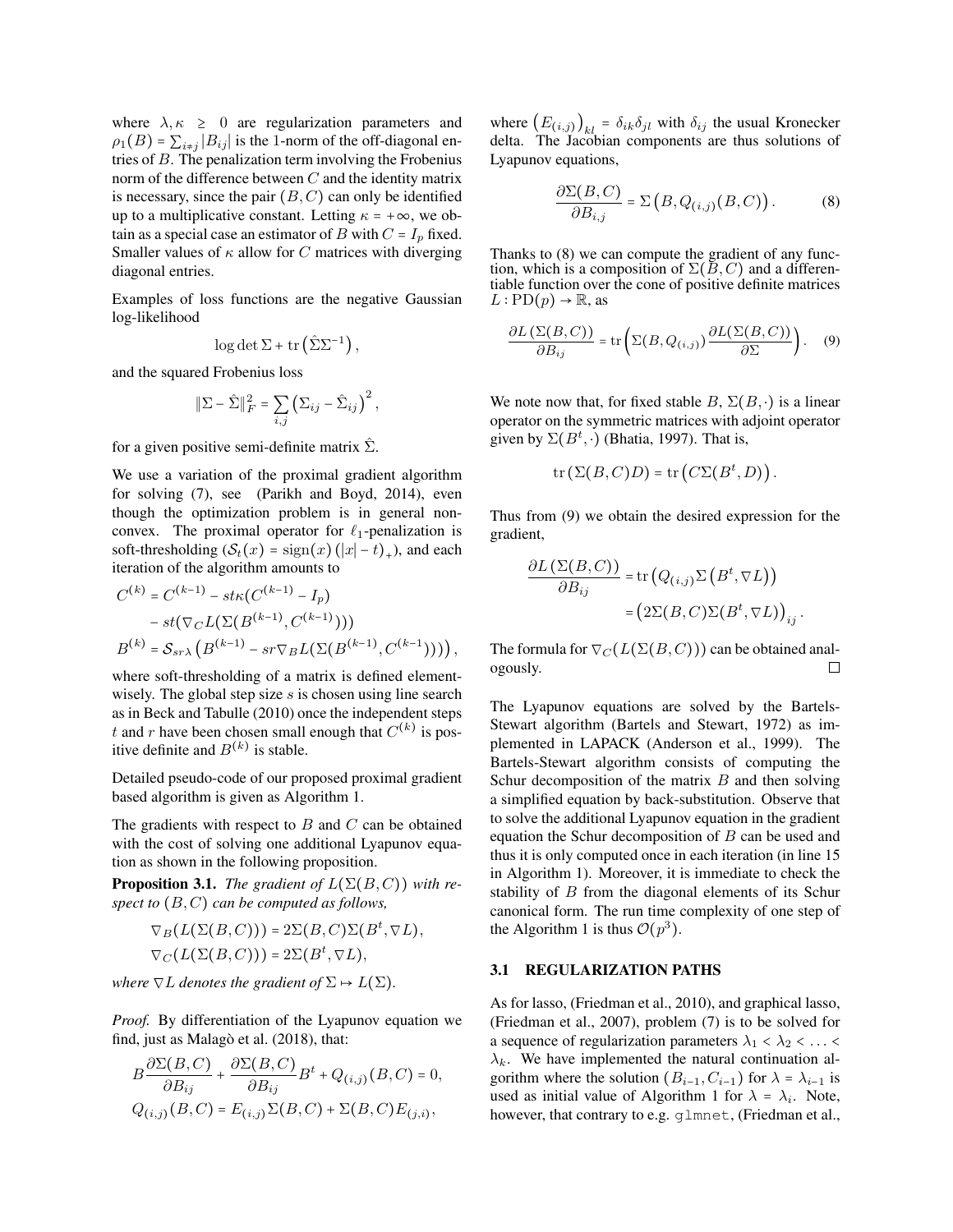Algorithm 1 Proximal gradient algorithm for minimization of  $\ell_1$ -penalized loss

<span id="page-5-0"></span>**input:**  $L: \text{PD}(p) \rightarrow \mathbb{R}$  differentiable,  $B_0 \in \mathrm{Stab}(p)$ ,  $M \in \mathbb{N}, \varepsilon, \lambda, \kappa > 0, \alpha \in (0,1)$ 1:  $B = B_0, C = I_p$ 2:  $\Sigma = \Sigma(B, C)$ 3: repeat 4:  $\int_{S} = L(\Sigma) + \kappa ||C - I_p||_F^2$ 5:  $g = \lambda \rho_1(B)$ <br>6:  $D = \Sigma(B^t,$ 6:  $\overline{D} = \Sigma(\overline{B}^t, \nabla L)$ <br>7:  $\nabla x = 2 \operatorname{diag}(D)$ 7:  $\nabla_C = 2 \operatorname{diag}(D) + 2\kappa (C - I_p)$ <br>8:  $\nabla_B = 2\Sigma D$ 8:  $\nabla_B = 2\Sigma D$ <br>9:  $t = \max\{u\}$ 9:  $t = \max\{u = \alpha^j : C - u\nabla_C \in \text{PD}(p)\}\$ 10:  $r = \max\{u = \alpha^j : \mathcal{S}_{u\lambda}(B - u\nabla_B) \in \text{Stab}(p)\}\$ 11:  $s = 1$ <br>12: **loop** loop  $13:$  $\mathcal{S}_{sr\lambda}(B - sr\nabla_B)$ 14:  $C' = C - st \nabla_C$ <br>15:  $\nabla' = \nabla (B' C')$  $15:$  $' = \Sigma(B', C')$  $16:$  $\mathcal{L} = L(\Sigma') + \kappa ||C - I_p||_F^2$  $17:$  $' = \lambda \rho_1(B')$ 18:  $\nu = \frac{1}{2s} \left( \frac{1}{r} ||B - B'||_F^2 + \frac{1}{t} ||C - C'||_F^2 \right)$ +tr( $(B'-B)\nabla_B$ ) + tr( $(C'-C)\nabla_C$ )<br>
19: **if**  $f' + g' \le f + g$  and  $f' \le f + \nu$  then 20: break 21: else 22:  $s = \alpha s$ <br>23: **end if** end if 24: end loop 25:  $\delta = (f + g - f' - g')$ <br>
26:  $\Sigma = \Sigma', B = B', C = C'$ <br>
27: until  $k > M$  or  $\delta < \epsilon$ 26:  $\Sigma = \Sigma$ <br>27: until  $k >$ 27: until  $k > M$  or  $\delta < \varepsilon$ <br>output:  $B, C, \Sigma$  such the **output:**  $B, C, \Sigma$  such that  $\Sigma = \Sigma(B, C)$ 

[2010\)](#page-9-16), our continuation algorithm starts from a dense estimate and moves along the regularization parameters in increasing order toward sparser and sparser solutions. There is no immediate reason for this choice as the regularization path could be computed, in principle, from sparse to dense solutions as in the classical lasso and graphical lasso paths. However we empirically observed that better results were obtained using an increasing sequence of regularization parameters.

#### 3.2 DIRECT LASSO PATH

[Fitch](#page-8-2) [\(2019\)](#page-8-2) suggests estimating  $B$  as a sparse, approximate solution to the Lyapunov equation for  $\Sigma$  fixed and equal to the empirical covariance matrix,  $\hat{\Sigma}$ . For fixed  $\lambda$ the estimate is the solution to the lasso problem

$$
\text{minimize} \quad \|B\hat{\Sigma} + \hat{\Sigma}B^t + C\|_F^2 + \lambda \rho_1(B). \tag{10}
$$

for a fixed C. In [Fitch](#page-8-2) [\(2019\)](#page-8-2) all the entries of the  $B$  matrix are actually penalized, and not only the off-diagonal entries as in Equation [\(10\)](#page-5-2).

The resulting *direct lasso path* for a sequence of regu-

larization parameters can be computed easily by either coordinate descent, [\(Friedman et al., 2010\)](#page-9-16), or least angle regression, [\(Efron et al., 2004\)](#page-8-8).

### 4 SIMULATIONS

We carried out a simulation study to evaluate the performance of our proposed estimator and algorithm. The metrics used focus on recovery of the underlying oriented part of the graph. Performance was evaluated for Algorithm [1](#page-5-0) using the negative Gaussian log-likelihood (mloglik-inf and mloglik-0.01) as well as the Frobenius loss (frob-inf). For mloglik-inf and frob-inf we fixed  $C = I_p$  (that is,  $\kappa = +\infty$ ) while for mloglik-0.01 we fixed  $\kappa = 0.01$  in Algorithm [1.](#page-5-0) The obtained paths were compared to the results for the direct lasso path (lasso), the graphical lasso (glasso) for undirected structure recovery [\(Fried](#page-9-6)[man et al., 2007\)](#page-9-6), and the simpler covariance thresholding method (covthr) [\(Sojoudi, 2016\)](#page-9-17).

<span id="page-5-1"></span>Each GCLM was generated by simulating a stable matrix B with entries  $B_{ij} = \omega_{ij} \varepsilon_{ij}$  for  $i \neq j$  and  $B_{ii} =$  $-\sum_{j\neq i}|B_{ij}| - |\varepsilon_{ii}|$  where  $\omega_{ij} \sim \text{Bernoulli}(d)$  and  $\varepsilon_{ij} \sim$  $N(0, 1)$ . Moreover, we generated diagonal C matrices with  $C_{ii} \sim \text{Uniform}([0,1])$ . Note that each such  $(B, C)$ pair has a corresponding mixed graph  $G$  whose only blunt edges are  $i \mapsto i$  and whose directed edges are generated independently and with uniform probability d.

We generated models of sizes  $p = 10, \ldots, 100$  and with edge probabilities  $d = \frac{k}{p}$  with  $k \in \{1, 2, 3, 4\}$ . For each pair  $(p, k)$  we generated 100 GCLMs as described above and applied the different structure recovery methods using  $N = 1000$  observations from a multivariate Gaussian distribution with covariance matrix solving the Lyapunov equation.

To further explore the stability of the structure recovery under different levels of marginalization, we considered the problem of recovering the directed part of the graph  $\mathcal{G}[10]$  for the first 10 coordinates. This simulation scenario corresponds to marginalized models, as described in Section [2.3.](#page-2-4)

# 4.1 DETAILS OF THE COMPARED METHODS

<span id="page-5-2"></span>For each method but covthr we obtained a solution path along a log-regular sequence of 100 regularization parameters

$$
0 < \frac{\lambda_{\max}}{10^4} = \lambda_1 < \ldots < \lambda_{100} = \lambda_{\max}.
$$

For our methods we used  $\lambda_{\text{max}} = 6$ . For lasso,  $\lambda_{\text{max}}$ was the smallest penalization parameter such that the matrix B was diagonal. For glasso,  $\lambda_{\text{max}} = \max\{\hat{\Sigma}_{ij}\},$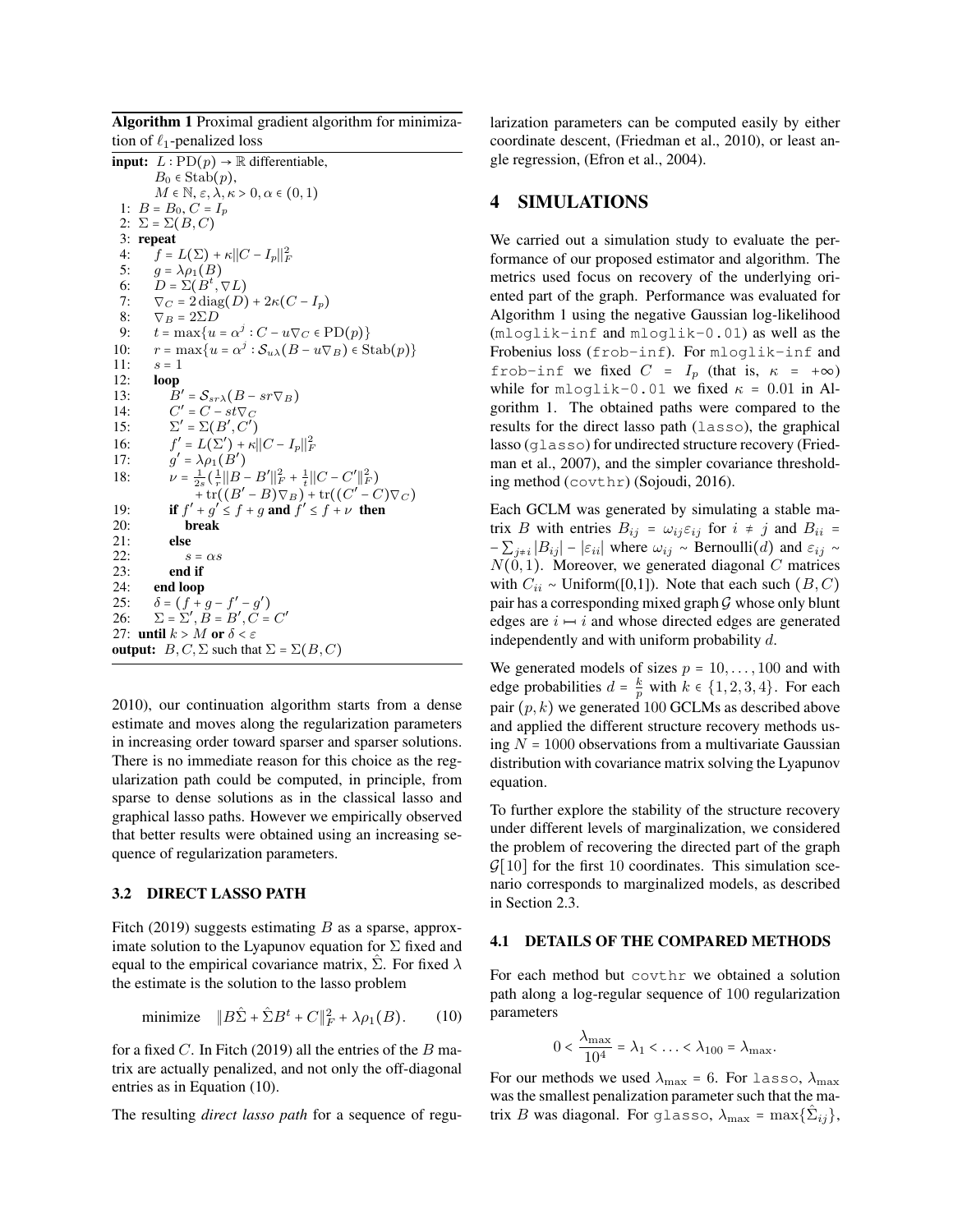resulting in a path similar to the default in the glasso R package, [\(Friedman et al., 2018\)](#page-9-18). For covariance thresholding (covthr) we obtained instead a solution path by thresholding the absolute values in the sample covariance matrix at its off-diagonal entries.

In Algorithm [1](#page-5-0) the relative convergence tolerance was  $\varepsilon = 10^{-4}$ , the maximum number of iterations was  $M =$ 100 and  $\alpha$  = 0.5.

Data was standardized, which means that all methods used the empirical correlation matrix,  $\hat{R}$ , of the sample, and for lasso we fixed  $C$  to the identity matrix. Finally, Algorithm [1](#page-5-0) was initialized with the stable and symmetric matrix  $B_0 = -\frac{1}{2}\hat{R}^{-1}$  fulfilling  $\hat{R} = \Sigma (B_0, I_p)$ .

# 4.2 RESULTS

Each method gives a solution path of graphs for a sequence of regularization parameters. We computed the following metrics to evaluate the methods:

- The path-wise maximum accuracy of edge recovery (maxacc).
- The path-wise maximum  $F1$  score (max $f1$ ).
- The area under the ROC curves (auroc), obtained as the true positive rate vs the false positive rate for each value of the regularization parameter.
- The area under the precision-recall curves (aupr), obtained as the precision vs the recall for each value of the regularization parameter.

All the above metrics were computed considering the graph recovery as a classification problem over the  $p(p-$ 1) off-diagonal elements of the adjacency matrix. In particular, undirected graphs obtained with the methods glasso and covthr are evaluated as directed graphs where each undirected edge is translated into the two possible directed edges.

Figure [2](#page-6-0) shows the results from the simulation experiments averaged over the 100 repetitions and the different edge densities, Figure [3](#page-7-0) shows the results from the simulation experiment with marginalized models.

From Figure [2](#page-6-0) we observe that among our proposed methods, using the negative log-likelihood was always better than the Frobenius loss. Across all simulations, mloglik-inf and mloglik-0.01 were clearly superior to the other methods with respect to all our evaluation metrics. For these two methods the evaluations were highly similar with the exception of the precision-recall curve where mloglik-0.01 obtained



<span id="page-6-0"></span>Figure 2: Structure recovery simulation results. Average evaluation metrics (rows) as a function of the model size for different algorithms (colors).

of marginalized models. Moreover, we observe that frob-inf was superior to lasso in the recovery of the true graph with respect to almost all the metrics.

In Figure [4](#page-7-1) the average run times of the different methods are reported. We observe that there is practically no difference in the run times between fixing  $C = I_p$ (mloglik-inf) and allowing the estimation of a diagonal C matrix  $(mloglik-0.01)$ . Also it is interesting to note that the run time of the lasso method is equal to the mloglik methods for large systems, and frob-inf requires approximately one order of magnitude more time to reach convergence (or the maximum number of iterations) then mloglik-inf. Given that each iteration of Algorithm [1](#page-5-0) is computationally more expensive using the negative log-likelihood than the Frobenius loss, we deduce that frob-inf requires in general a much larger number of iterations to converge.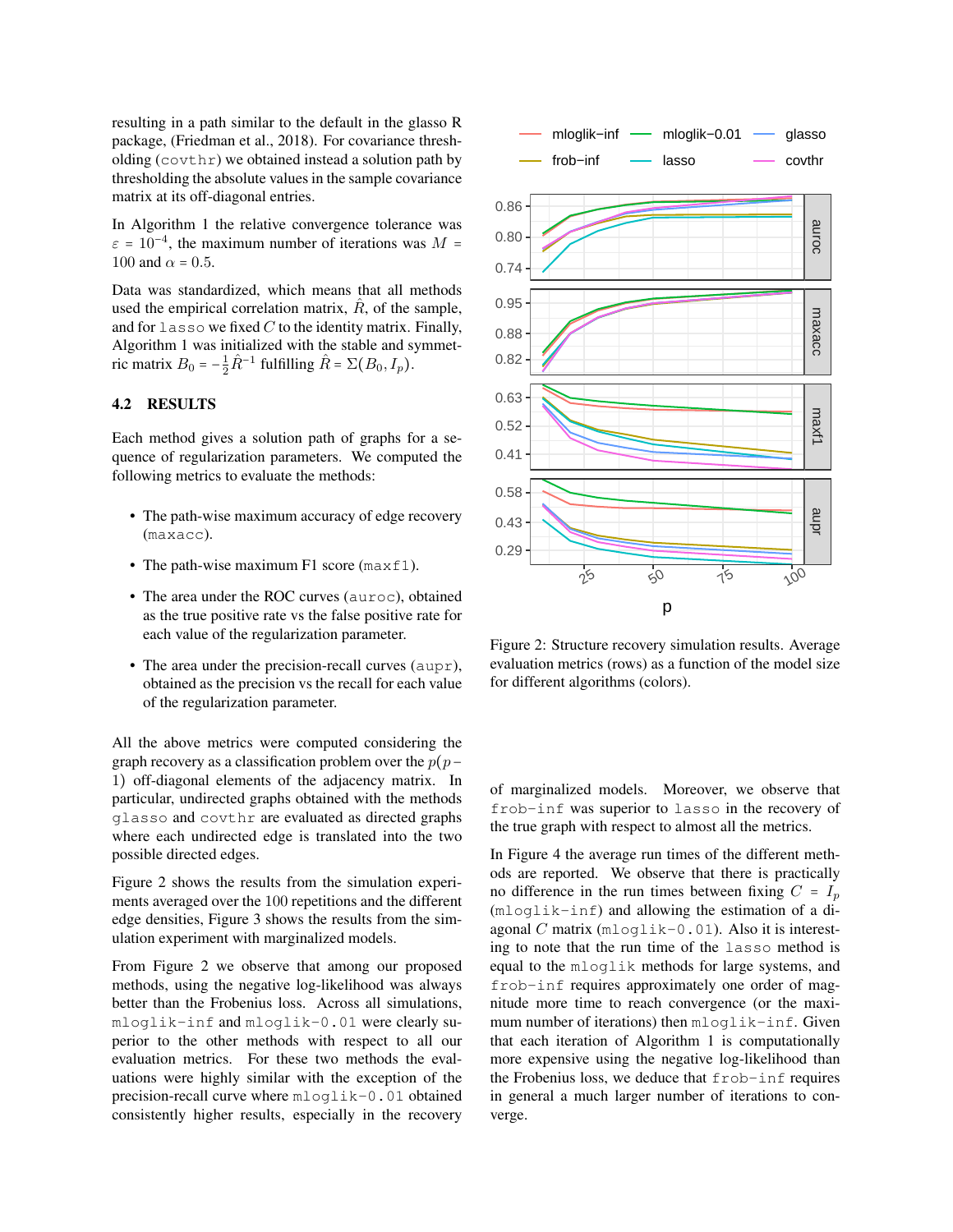

Figure 3: Recovery of marginalized model simulation results. Average evaluation metrics (rows) as a function of the model size for different algorithms (colors).

# 5 PROTEIN-SIGNALING NETWORKS

We apply the proposed method with log-likelihood loss to the flow-cytometry data in [Sachs et al.](#page-9-5) [\(2005\)](#page-9-5) containing observations of 11 phosphorylated proteins and phospholipids from  $n = 7466$  cells. Data was obtained under nine different conditions consisting of nine different stimulatory and inhibitory interventions.

We apply the following procedure, inspired by stability selection methods (Meinshausen and Bühlmann, 2010).

- 1. Randomly split the observations in two subsets with the same cardinality: *Train* and *Test*.
- 2. Apply Algorithm [1](#page-5-0) using the estimated correlation matrix from *Train*, to obtain the estimated B matrices along a regularization path.
- 3. Fit the maximum-likelihood estimators on *Train* (using a minor modification of Algorithm [1](#page-5-0) with  $\lambda$  = 0) for all the structures obtained in 2.



<span id="page-7-1"></span>Figure 4: Average run times as a function of the system size  $(p)$  for different methods (colors).

4. Select the structure that attains the maximal likelihood on *Test*.

The four steps above were repeated 200 times using independent random splits in Step 1 each time, and we computed the number of times each edge was selected.

Figure [5](#page-8-9) shows the resulting graph obtained by retaining directed edges appearing in at least 85% of the repetitions.

<span id="page-7-0"></span>We observe that the method retrieves edges consistent with the ground truth of conventionally accepted interactions [\(Sachs et al., 2005;](#page-9-5) [Meinshausen et al., 2016\)](#page-9-20). In particular, the estimated graph in Figure [5](#page-8-9) contains 8 of the 18 edges reported in [Sachs et al.](#page-9-5) [\(2005\)](#page-9-5), among them: the regulatory interactions between PKA and Mek, p38, Erk; the relationships JNK  $\leftarrow$  PKC  $\rightarrow$  p38; and PLC  $\rightarrow$  $PIP2 \leftarrow PIP3$ . We observe that our model estimate also some cycles, in particular the interactions PLC  $\leq$  PIP2, JNK  $\leq$  PKC  $\leq$  P38 and Mek  $\leq$  Raf which have been recovered in the literature by other approaches [\(Mein](#page-9-20)[shausen et al., 2016\)](#page-9-20).

### 6 DISCUSSION

We have presented a novel graphical model yielding a parametrization of covariance matrices via solutions of the continuous Lyapunov equation with parameter matrices  $(B, C)$  compatible with a given mixed graph. Using a trek representation and a graphical projection we showed that also marginalized models can be parametrized by the continuous Lyapunov equation.

We investigated the performance of learning the directed part of the graph via penalized loss minimization where we fixed  $C$  to be a diagonal matrix. A similar approach was considered by [Fitch](#page-8-2) [\(2019\)](#page-8-2) where, moreover, the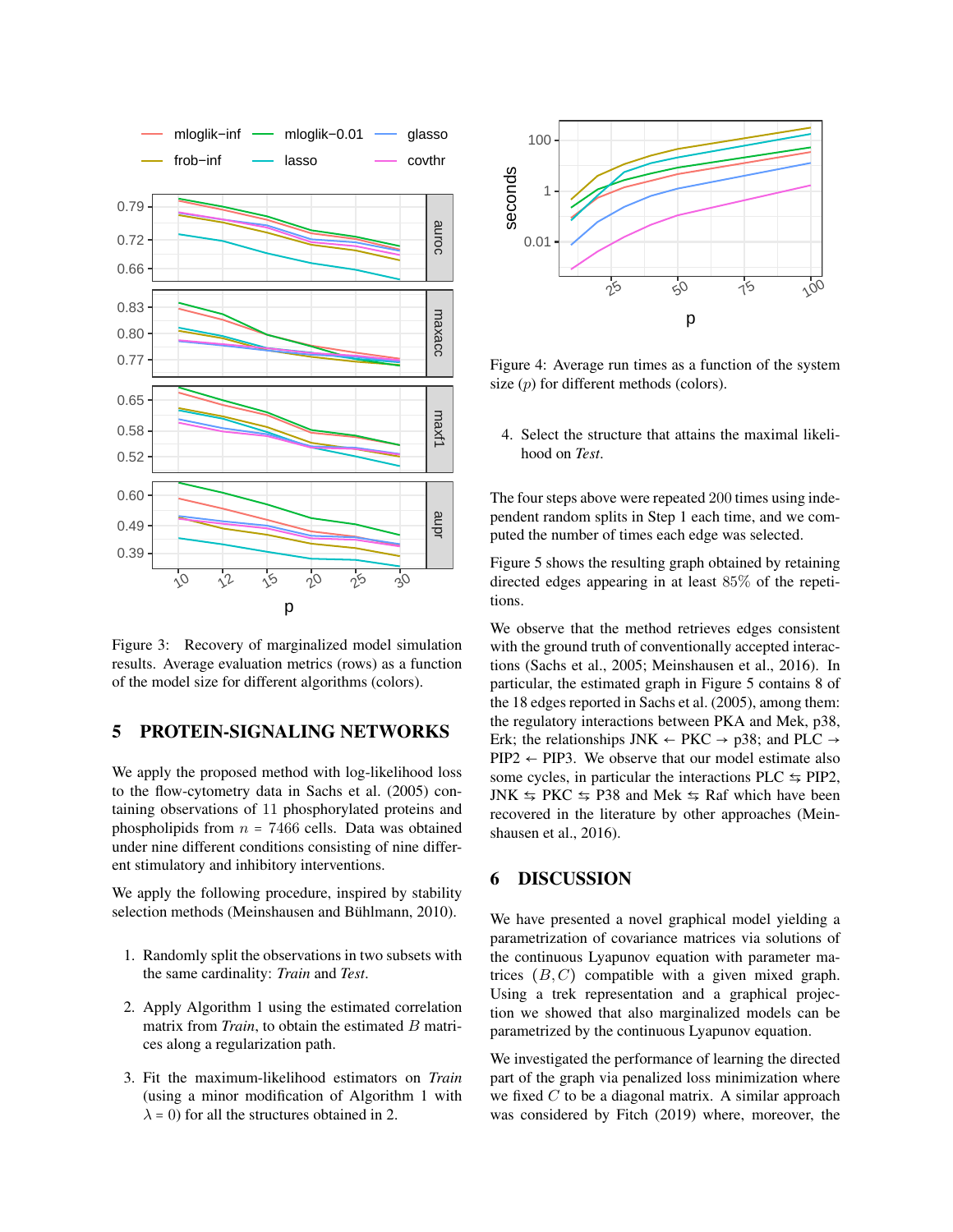

Figure 5: Estimated graph from data in [Sachs et al.](#page-9-5) [\(2005\)](#page-9-5). Self loops and blunt edges are not plotted.

matrix C was fixed as the identity  $I_p$ . As shown in Section [2.3,](#page-2-4) marginalization may result in the C matrix being increasingly misspecified and non-diagonal, thus the general deterioration of the performances for mloglik-inf, mloglik-0.01, frob-inf and lasso as in our simulation experiment is to be expected.

It was pivotal for our implementation of the proximal gradient algorithm that gradients for the loss functions could be computed as efficiently as possible. This was achieved via the representation of the Jacobian of  $\Sigma(B, I)$  via Lyapunov equations and exploiting the adjoint of the linear operator  $\Sigma(B, \cdot)$ . When compared to the direct lasso path as proposed by [Fitch](#page-8-2) [\(2019\)](#page-8-2), our methods are computationally comparable, and even faster for larger systems, it appears. Moreover, our simulation experiment showed that minimizing the  $\ell_1$ penalized negative log-likelihood resulted in a more efficient estimator of the directed part of the graph than using the Frobenius loss.

### 6.1 FUTURE DIRECTIONS

One open problem is to estimate  $C$  as a non-diagonal, but sparse, matrix corresponding to the blunt edges of the graph. This is particularly interesting when we consider data from a marginalized model. Imposing an additional penalty of the type  $\lambda \rho_1(C)$  the corresponding proximal gradient-step is easily implemented to jointly estimate sparse matrices  $(B, C)$ . However, the optimization problem becomes highly non-convex, and initial experiments suggest that the algorithm is easily trapped in local minima. We conjecture that these computational problems are closely related to the fundamental open problem of determining the joint identifiability of the  $B$  and  $C$  parameters from  $\Sigma$ . It is ongoing work to provide answers to such identifiability questions and to devise algorithms that are able to jointly estimate  $B$  and  $C$ .

### 6.2 REPRODUCIBILITY

Instructions and source files to replicate the examples and the experiments can be found at [https://github.com/gherardovarando/](https://github.com/gherardovarando/gclm_experiments) [gclm\\_experiments](https://github.com/gherardovarando/gclm_experiments). The R package gclm is available from CRAN ([https://cran.r-project.](https://cran.r-project.org/package=gclm) [org/package=gclm](https://cran.r-project.org/package=gclm)) implementing Algorithm [1.](#page-5-0)

#### Acknowledgements

<span id="page-8-9"></span>The authors thank Mathias Drton for insightful discussions and feedback. This work was supported by VIL-LUM FONDEN (grant 13358).

#### References

- <span id="page-8-7"></span>E. Anderson, Z. Bai, C. Bischof, S. Blackford, J. Demmel, J. Dongarra, J. Du Croz, A. Greenbaum, S. Hammarling, A. McKenney, and D. Sorensen. *LAPACK Users' Guide*. Society for Industrial and Applied Mathematics, Philadelphia, PA, third edition, 1999.
- <span id="page-8-6"></span>R. H. Bartels and G. W. Stewart. Solution of the matrix equation AX + XB = C. *Commun. ACM*, 15(9):820– 826, 1972.
- <span id="page-8-1"></span>K. Basso, A. A. Margolin, G. Stolovitzky, U. Klein, R. Dalla-Favera, and A. Califano. Reverse engineering of regulatory networks in human B cells. *Nature Genetics*, 37:382 – 390, 2005.
- <span id="page-8-4"></span>A. Beck and M. Tabulle. Gradient-based algorithms with applications to signal recovery problems. In D. Palomar and Y. Eldar, editors, *Convex Optimization in Signal Processing and Communications*, pages 42–88. Cambridge University Press, 2010.
- <span id="page-8-5"></span>R. Bhatia. A note on the Lyapunov equation. *Linear Algebra and its Applications*, 259:71 – 76, 1997.
- <span id="page-8-0"></span>M. Drton. Algebraic problems in structural equation modeling. In *The 50th Anniversary of Gröbner Bases*, pages 35–86, Tokyo, Japan, 2018. Mathematical Society of Japan.
- <span id="page-8-8"></span>B. Efron, T. Hastie, I. Johnstone, and R. Tibshirani. Least angle regression. *Ann. Statist.*, 32(2):407–499, 2004.
- <span id="page-8-2"></span>K. Fitch. Learning directed graphical models from Gaussian data. *arXiv:1906.08050*, 2019.
- <span id="page-8-3"></span>R. Foygel, J. Draisma, and M. Drton. Half-trek criterion for generic identifiability of linear structural equation models. *Ann. Statist.*, 40(3):1682–1713, 2012.